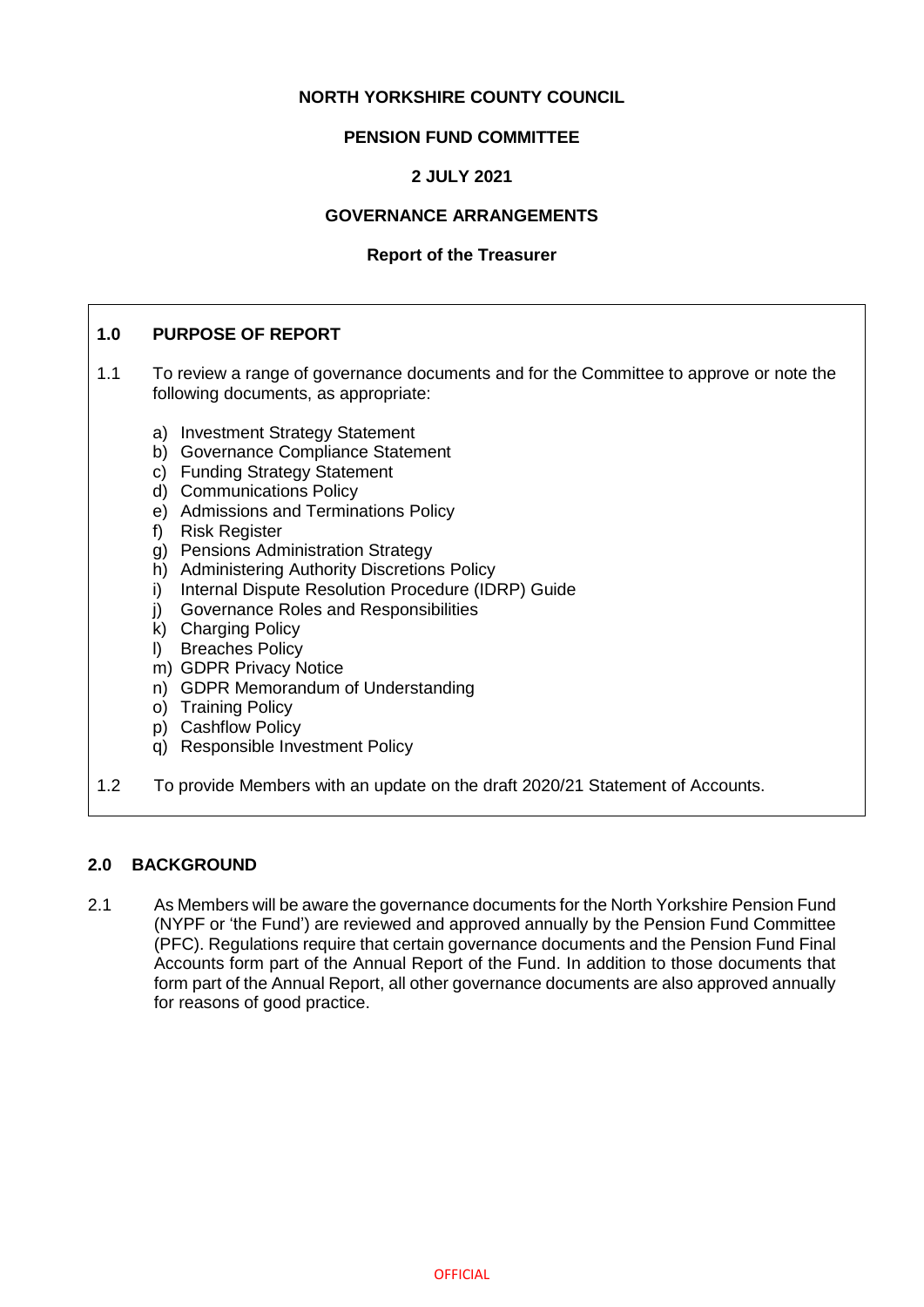## **3.0 GOVERNANCE ARRANGEMENTS FOR NYPF**

3.1 A description of each of the Fund's governance documents is included in the following paragraphs, together with comments on the changes that have been made since they were last approved and any actions that are required by the PFC. Changes that have been made to previously approved versions can be seen in tracked changes in the appropriate appendix.

#### 3.2 **Governance documents to be included in the Annual Report**

- 3.2.1 The **Investment Strategy Statement** (ISS) sets out the Fund's approach to investing. The latest version of the document is attached as **Appendix 1** for Members to approve. There have been a number of changes made to this document, primarily to reflect the new investment strategy, agreed by the Committee in June 2021. The section on environmental, social and governance issues has also been expanded, to provide greater clarity on the Fund's approach to this area.
- 3.2.2 The **Governance Compliance Statement** describes the governance arrangements of the Fund. The latest version of this document is attached as **Appendix 2** and includes an updated list of governance documents. Members are asked to approve this document.
- 3.2.3 The **Funding Strategy Statement** describes how employers' pension liabilities are to be met going forward, how employer contributions will be kept as stable as possible, and a prudent long-term view of those liabilities. The document approved in September 2020 is attached as **Appendix 3** for information only. The policy is currently being reviewed by the Fund's actuary following MHCLG guidance on how to use new employer flexibilities. The revised policy will be brought to a later committee meeting for approval.
- 3.2.4 The **Communications Policy**, attached as **Appendix 4**, details the policy for communicating with all the Fund's stakeholders. Minor tracked wording changes have been made to the document. Members are asked to approve this document.

### 3.3 **Other Governance Documents**

3.3.1 The **Admissions and Terminations Funding Policy** outlines the Fund's policy on admissions into the Fund and the methodology for assessing an exit payment when an employer leaves the Fund. This document is attached as **Appendix 5**. Only minor changes have been made following the Government's response to its consultation on the indexation of Guaranteed Minimum Pensions (GMPs) in Public Service Pension Schemes on 23 March 2021. All members whose State Pension Age (SPA) is after 5 April 2016 will have their GMP fully uprated by the Fund in line with CPI. Previously this only applied to members whose SPA was between 5 April 2016 and 6 April 2021.

The policy will be reviewed further by the Fund's actuary following MHCLG guidance on how to use new employer flexibilities. These amendments will be brought to a later committee meeting for approval.

3.3.2 The **Risk Register (Appendices 6 & 7)** has recently been updated and is attached for approval. The register describes the key risks faced by the Fund. There are three risks ranked as red, five as amber and three as green. The assessment of the two highest ranked risks is primarily driven by the financial impact each could have, if each risk actually occurred. In this update all relevant risks have been updated to reflect any additional actions as a result of the COVID-19 pandemic.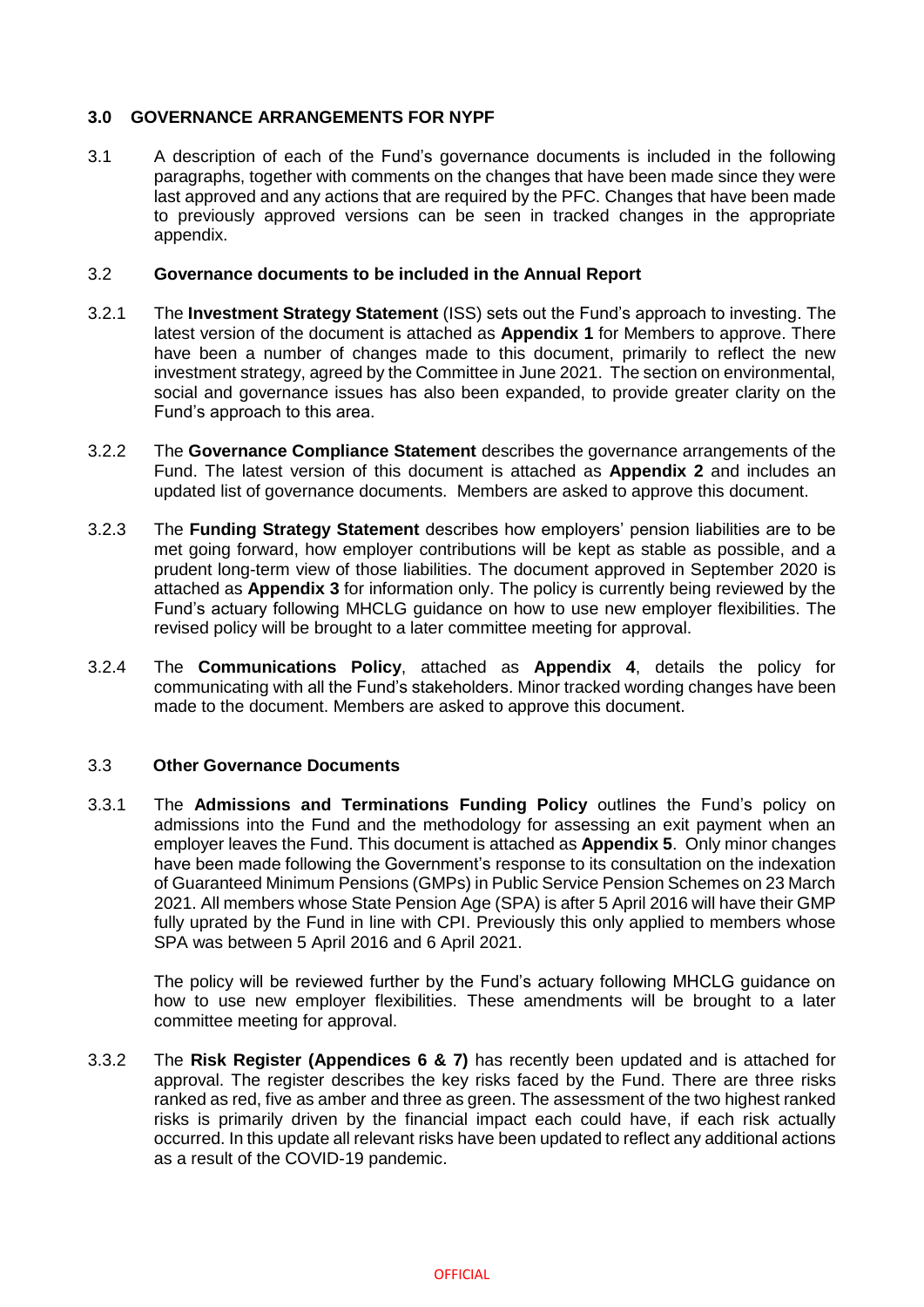One of the red risks is on the LGPS Pooling Arrangements. It is a major change to the way in which the Pension Fund is managed with significant impact on the way in which the Fund implements its investment strategy.

Pension Fund solvency also remains a red risk, despite the latest funding level update of 125%, due to the unpredictable and volatile nature of global financial markets on which both investment returns and certain market based actuarial assumptions used to value liabilities are based. The potential consequence of the risk occurring is a significant increase in contribution rates for the Fund's employers and/or an extension to the deficit recovery period.

- 3.3.2 The **Pensions Administration Strategy,** attached as **Appendix 8**, sets out the administration protocols between employers and the Fund. Minor tracked wording changes have been made and reference to i-Connect has been added.
- 3.3.4 The **Administering Authority Discretions Policy**, attached as **Appendix 9**, sets out the agreed approach for each discretion within the LGPS regulations that requires a decision from the administering authority. There have been no changes made to this document.
- 3.3.5 The **Internal Dispute Resolution Procedure (IDRP) Guide**, attached as **Appendix 10** for Members to approve, sets out how scheme members can resolve problems or complaints they may have about their pension benefits. Minor tracked wording changes have been made to this document.
- 3.3.6 The **Governance Roles and Responsibilities**, attached at **Appendix 11**, sets out the governance arrangements for the Fund. It also sets out the escalation procedures in the event of a breach of statutory requirements for the administration of the LGPS. There have been no changes made to this document.
- 3.3.7 The **Charging Policy**, attached at **Appendix 12**, should be read in conjunction with the Pensions Administration Strategy and sets out the Fund's policy on charging employers for poor quality data, late submissions of information required to calculate member benefits and late payments of contributions or submission of accompanying paperwork. Minor tracked changes have been made and charges for failure to use i-Connect have been added.
- 3.3.8 The **Breaches Policy**, attached at **Appendix 13**, sets out the Fund's policy and procedures for identifying, managing and where necessary reporting breaches of the law as covered in paragraphs 241 to 275 of The Pensions Regulator's Code of Practice no 14 (Governance and administration of public service pension schemes) – "the Code of Practice". Minor tracked wording changes have been made to this document.
- 3.3.9 The **General Data Protection Regulations (GDPR) Privacy Notice**, attached at **Appendix 14**, sets out how and why NYCC processes personal data in relation to the Fund. This Notice follows that of the administering authority in order to ensure compliance. Minor tracked wording changes have been made to this document.
- 3.3.10 The **GDPR Memorandum of Understanding**, attached at **Appendix 15**, sets out for employers the statutory basis on which data will be shared between the parties and NYPF's expectations of employers during their participation in the Fund. This again follows the approach taken by the administering authority. There have been no changes made to this document.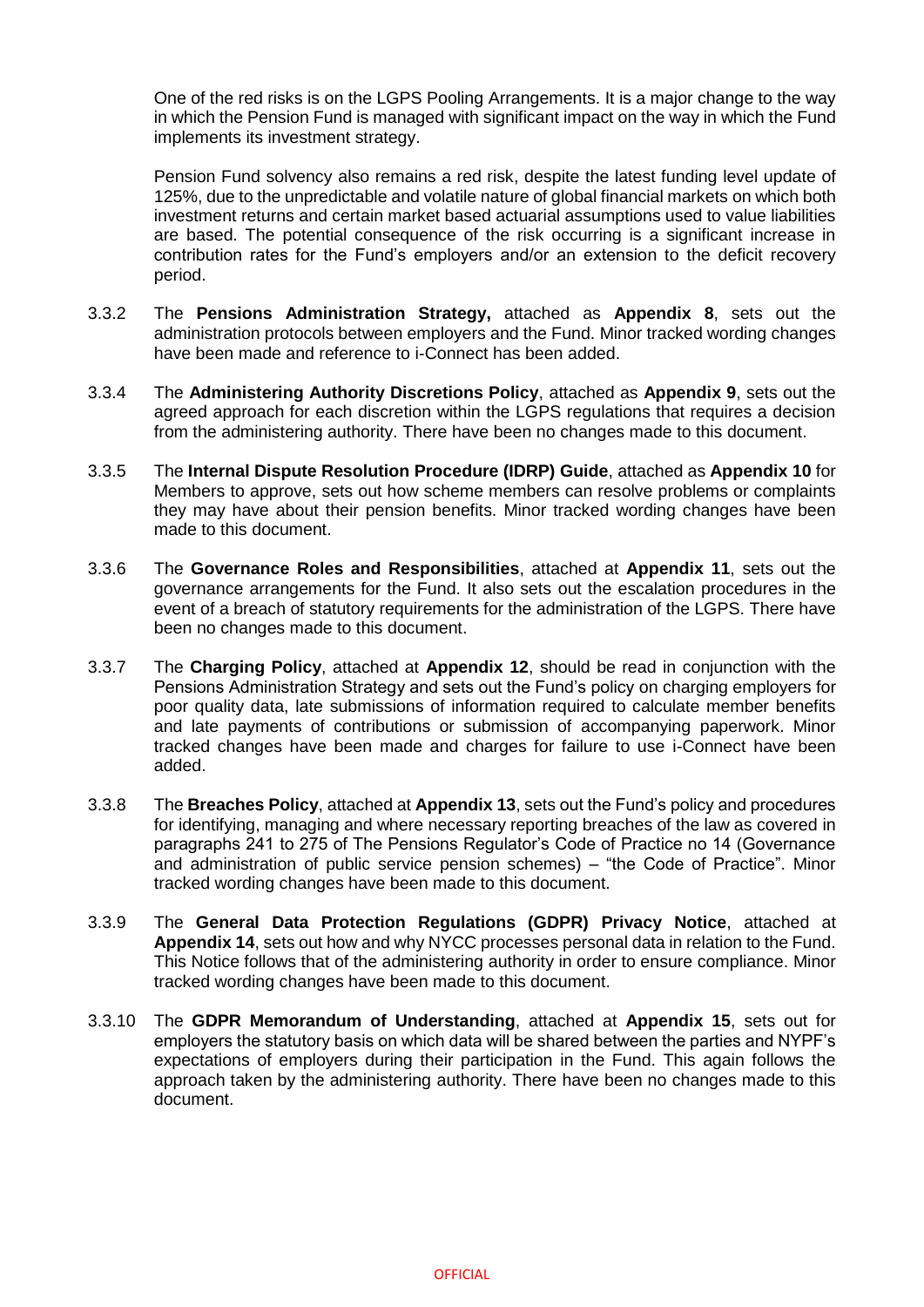- 3.3.11 The **NYPF Training Policy** sets out the training arrangements of the Pension Fund Committee and the Pension Board. As we are awaiting finalisation of the skills audit and the CIPFA changes we have not updated this policy. The latest version is attached as **Appendix 16** for Members to note.
- 3.3.12 The **Cashflow Policy** has been drafted for the Fund, attached as **Appendix 17**. This policy describes how the Fund will manage its cashflow requirements. This is an area of increasing importance as the Fund approaches cashflow negative territory. Members are asked to approve the policy.
- 3.3.13 The **Responsible Investment (RI) Policy** has received a number of changes including on risk areas, climate change and voting. Members are asked to approve the policy. A review of the Fund's approach to responsible investment is taking place over the summer. Depending upon the outcome of this review, it may be appropriate to bring this policy back to the Committee.

### **3.4 NEXT STEPS**

- 3.4.1 Following approval of the governance documents attached, a governance review of the Fund will be carried out by the Independent Professional Observer and a report will be produced. This report will be presented to the PFC in a future meeting and any feedback provided will be reflected in the governance documents, where necessary. The Independent Professional Observer will also be asked to attend a future meeting to discuss the governance of the Fund with Members.
- 3.4.2 The following governance policies will be brought to the September PFC meeting for Members to approve:
	- Admissions and Terminations Funding Policy
	- Funding Strategy Statement

# **4.0 NYPF DRAFT STATEMENT OF ACCOUNTS**

- 4.1 Due to the Covid pandemic, the Council's deadline for publishing its final Statement of Accounts, which includes NYPF's Statement of Accounts has been delayed to 30 September 2021. In light of this deadline change, the County Council has amended the deadline for the publishing of the draft Statement of Accounts to 30 June 2021. It is the Audit Committee's responsibility to approve the draft and final Statement of Accounts.
- 4.2 Members of the Pension Fund Committee are therefore asked to note the draft NYPF's Statement of Accounts, which is appended to this report.
- 4.3 The deadline for the publication of the NYPF Annual Report, which includes the Fund's Statement of Accounts is unchanged and is 1 December 2021. It is the Pension Fund Committee's responsibility to approve this document. It will therefore be brought to the PFC for approval at its meeting on 26 November 2021.

### **5.0 RECOMMENDATIONS**

Members are asked to:

5.1 Approve the changes made to the following governance documents: